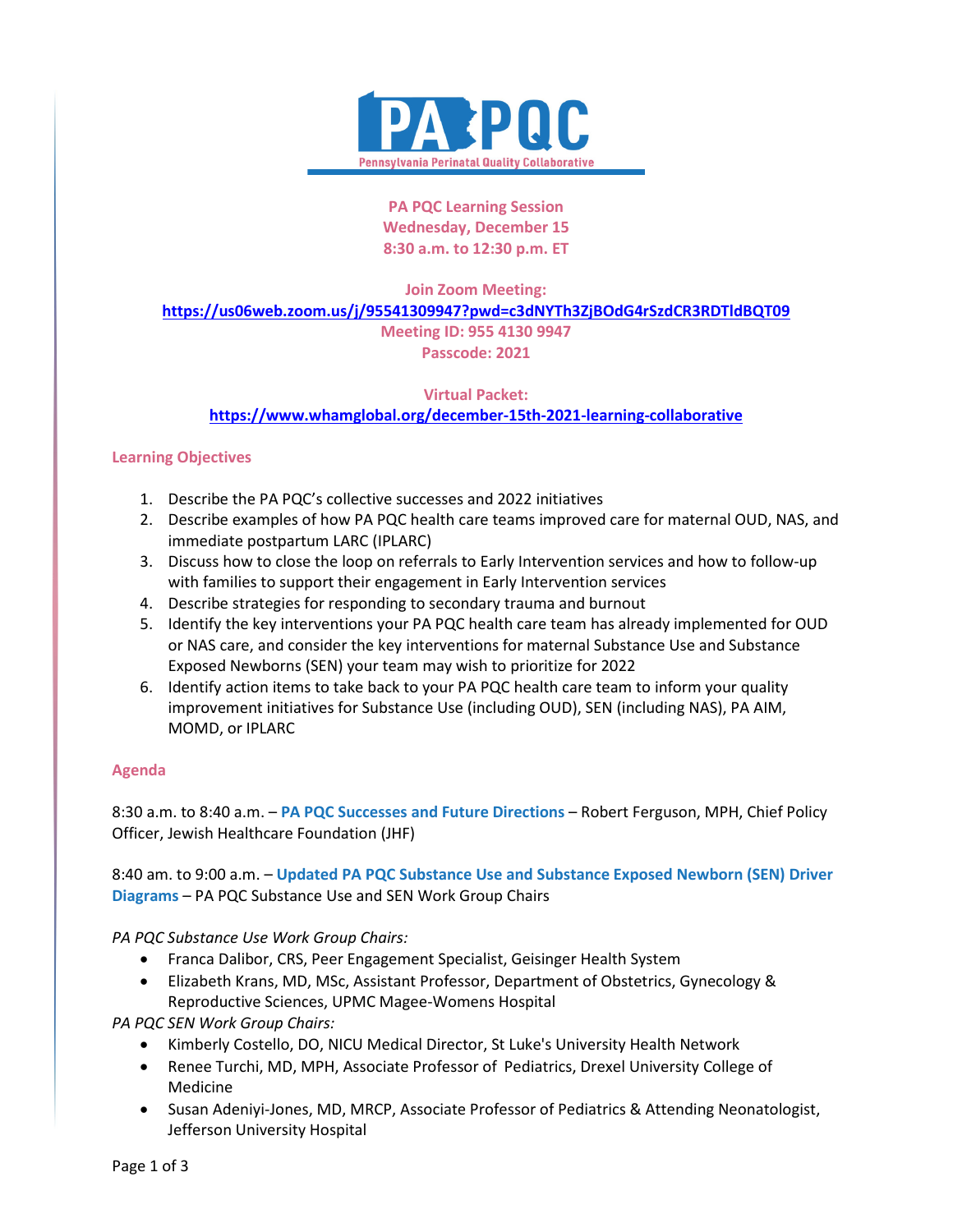### 9:00 a.m. to 9:20 a.m. – **The PA PQC's Collective Statewide Impact and 2022 Priorities**

### *State Leadership Panel:*

- PA Department of Drug and Alcohol Programs Secretary Jen Smith
- PA Department of Human Services Acting Secretary Meg Snead
- PA Department of Health Acting Secretary Alison Beam
- PA Physician General Dr. Denise Johnson

9:20 a.m. to 10:05 a.m. – **PA PQC Health Care Team Panel** – Doylestown Hospital, UPMC Williamsport, and Wayne Memorial

*The panel of PA PQC health care teams will review how they set goals, implemented key interventions, and tracked outcomes to improve care for maternal OUD and NAS and increase access to IPLARC.*

### *Panel:*

- Michelle Joseph RN, BSN, CPN, CPEN, Pediatric Clinical Lead, Doylestown Health
- Brenda Terry-Manchester, MSN, BSN, CC, Director of Women's Health Services, UPMC Williamsport
- Katelyn Fowler, MSN, RN, Unit Director, UPMC Williamsport
- Janice Pettinato, BSN, RN, Clinical Leader OB, Wayne Memorial Hospital

10:05 a.m. to 10:30 a.m. – **Engaging Families in Early Intervention Services** – Philadelphia Infant Toddler Early Intervention & Penn Medicine Hospital of the University of Pennsylvania (HUP)

#### *Philadelphia Infant Toddler Early Intervention*

- Gianna Pelletier, Early Intervention Intake Specialist, Philadelphia Infant Toddler, Department of Behavioral Health and Intellectual Disability Services
- Samantha Caimi, AmeriCorps VISTA, Philadelphia Infant Toddler Early Intervention, Department of Behavioral Health and Intellectual Disability Services
- Sharon Burke, Philadelphia Infant Toddler EI
- Stephanie Bey, M.Ed, Program Analysis ChildFind Supervisor, Philadelphia Infant Toddler EI

#### *Penn Medicine HUP and Children's Hospital of Philadelphia*

- Kelly Convery, BSN, RN, IBCLC, Clinical Nurse & Interim QI Data Abstractor/Analyst, Penn Medicine HUP
- Sharon L. Silks, MSN, RNC-NIC, NEA-BC, Assistant Nurse Manager, Penn Medicine HUP
- Joanna Parga-Belinkie, MD, Neonatologist, Division of Neonatology, Children's Hospital of Philadelphia

10:30 a.m. to 11:30 a.m. – **Strategies in Response to Secondary Trauma and Burnout** – Mae Reale, MA, Health Education Specialist, Pennsylvania Coalition Against Domestic Violence (PCADV); Michelle Cooper, Technical Assistance & Education Manager, PCADV

#### 11:30 a.m. to 12:25 p.m. – **PA PQC 2022 Initiative Breakouts**

*Each PA PQC learning session participant will join one of the virtual breakouts listed on page 3 that pertains to their PA PQC quality improvement initiative.*